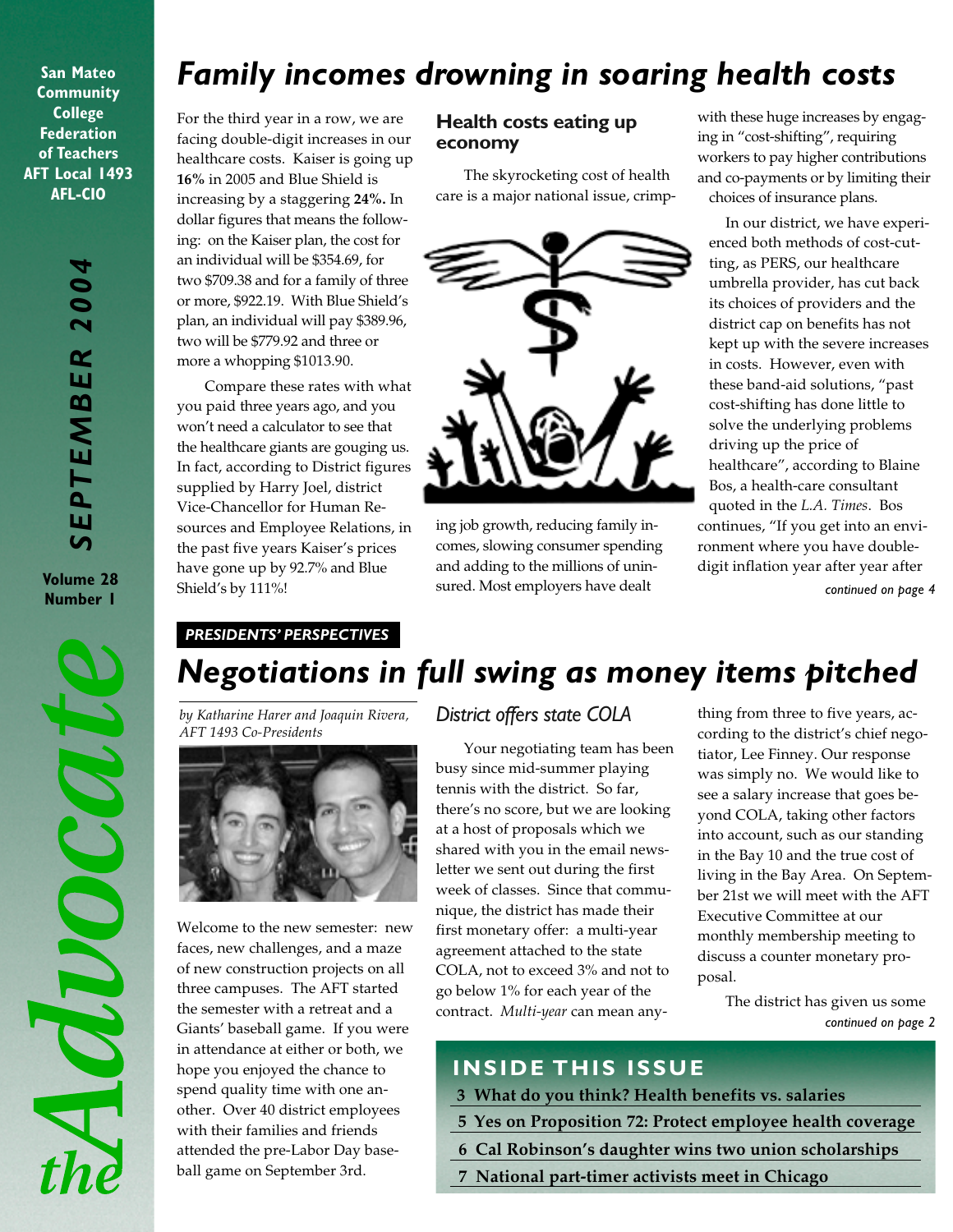*SEPTEMBER 2004*

**SEPTEMBER 2004** 

#### **San Mateo Community College Federation of Teachers AFT Local 1493, AFL-CIO**

1700 W. Hillsdale Blvd. San Mateo, CA 94402 (650) 574-6491 aft1493.org

**Editor** Eric Brenner, Skyline, x 4177

**Editorial Board** Eric Brenner, Skyline, x 4177 Dan Kaplan, x 6491

#### **Co-Presidents**

Katharine Harer, Skyline, x 4412 Joaquin Rivera, Skyline, x 4159

**Vice President** Ernie Rodriguez, Cañada, x 6785

**Secretary** Kathleen Feinblum, Skyline, x 4477

**Treasurer** Dave Danielson, CSM, x6376

#### **Chapter Chairs**

Chip Chandler, Skyline, x 4286 Rick Hough, Skyline, x 4193 Teeka James, CSM, x6390 Yaping Li, CSM, x6338 Romelia Thiele, Cañada, x3211

#### **Executive Committee Reps.**

Nina Floro, Skyline, x 4414 Anne Nicholls, Cañada, x 3293 Karen Olesen, Cañada, x 3415 John Searle, CSM, x6607 Suzanne Russell, CSM, x6363

#### **Part-timers Reps.**

Victoria Clinton, Cañada, x 3392 Jenny Saarloos, Skyline, x6889x9249 Sandi Raeber, CSM, x6665

**Chief Grievance Officer** John Kirk, CSM, x 6386

**Executive Secretary** Dan Kaplan, x 6491 kaplan@smccd.net



### *PRESIDENTS' PERSPECTIVES PRESIDENTS' PERSPECTIVES*

*continued from page 1*

salary comparison data to look at and our chief negotiator, Joaquin Rivera, has done some further research to establish numbers that are as precise as possible. At this point, both AFT and the district agree that our salaries are most inequitable (7th or 8th out of the Bay 10 districts, depending on whose numbers you use) when you look at **Column 8** on the salary schedule  $(M.A. + 60$  units) — which is where **almost half** of our faculty are placed.

### *AFT meets with Counselors*

The AFT held a meeting with counseling faculty on September 7th at Skyline. Over fifteen counselors from all three campuses attended and responded to the district's various contract proposals that would seriously impact counseling faculty. The group unanimously rejected the district's proposal to change the counseling work year to a fiscal year rather than the academic year which all faculty currently work. Counselors spoke about the lack of respect they felt underlying the district's proposal to change their work year and about how disruptive it would be to move from an academic year to a fiscal year. The counselors expressed that they feel like second-class citizens and that they want to be treated like faculty members.

The participants at the meeting felt that the two biggest issues impacting their ability to provide services to students were: 1) the need to hire more full-time counselors to fill lost positions; 2) the need to improve management of student flow and of part-time counselors in order to manage peak times and slow times with more efficiency. It was suggested that administrators should work more closely with counseling faculty to design solutions to problems rather than foisting changes on them from the contract level. Finally, there was agreement that all of the counselors are

putting in the maximum effort to provide quality counseling services and these issues must be dealt with if high caliber services are to be maintained in the district.

We will be inviting representative counselors to attend a bargaining session in the near future in order to clarify the issues and to answer questions from the district team. Since the Counseling Task Force hit a wall last year, there has been a need to readdress these issues.

Along these same lines, we invited two librarians, Eric Brenner and Tim Karas, to speak to the district negotiating team about librarians' issues. The tenor of the discussion was very good and we feel hopeful that there may be some movement in looking at working conditions for our library staff.

Returning once more to the issue of health care, Proposition 72 on the November 2 ballot is a critically important initiative that will protect health care coverage for working families in California who can't afford it. Read more about Proposition 72 on page 5 of this issue. Inform yourselves and vote!

# *Order your "Educator's Income Tax Guide" now*

"The Educator's Income Tax Guide" is the tax guide that educators have relied upon for 38 years. It tells the inside story on how the tax law changes and rulings in 2004 will affect you. If you are interested in a copy, please call the AFT office (x6491)by Friday, October 1, to place your order. The more faculty who buy a copy, the less the cost will be. (e.g., if 4 faculty purchase the Guide, the cost is \$9.95 each, plus shipping and handling. But if 9 faculty purchase the Guide, the cost is \$7.00 plus shipping and handling.)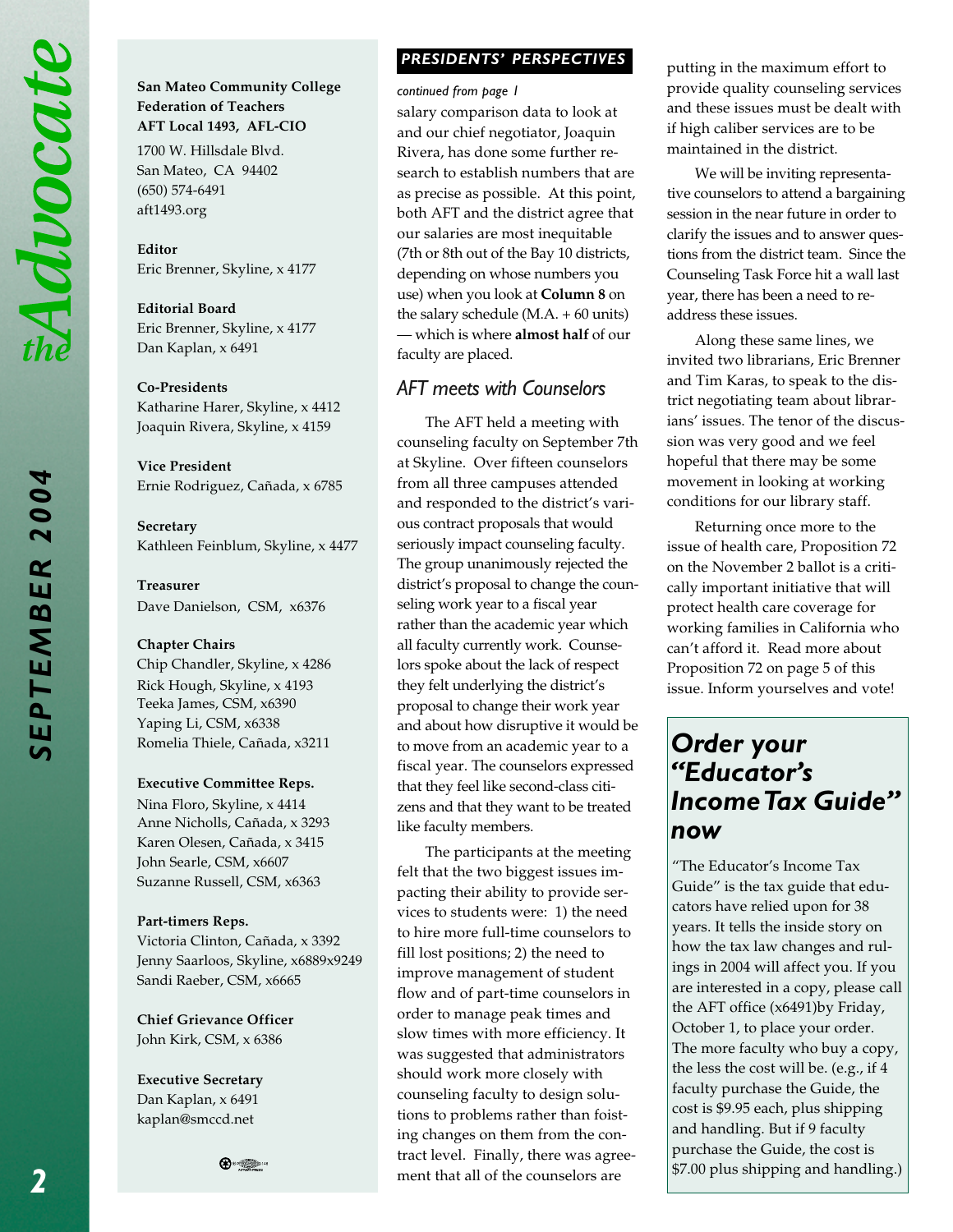#### *WHAT DO YOU THINK?*

### **A QUESTION TO ALL FACULTY:**

**Are you paying too much for medical benefits? Should health coverage and salaries be increased an equal amount? Or should there be more money put into one or the other?**

**We would like to hear from a wide range of faculty on this issue so please respond and let us know what you think by either calling the AFT Office at x6491 or by emailing us at: kaplan@smccd.net**

### *YOUR RESPONSES*

# **Part timers' views on equalization of paychecks**

*In the last* Advocate*, we asked part-time faculty members to tell us what they think about the equalization of paychecks as implemented by the District. The following are two responses we received to our "What do you think?" question.*

I want to thank you very much again for your advice about what to say to EDD (*Advocate*, May 2004) by following which I qualified for Unemployment without any problem at all!

In the May 2004 issue of the *Advocate*, the question was asked of parttime faculty whether they are happy with the equalization of paychecks as implemented by the District.

My answer is that I am not at all happy with it. While I would strongly favor the **true** equalization of paychecks during every month of the semester, the current system gives you much less in the first and last months, which is precisely when you need the money the most (i.e., just after and just before the semester breaks). In my opinion, even the old system of being paid for the hours you actually work is preferable to the current system, because then you receive about the same amount or more than you do now in the first

### *AFT 1493 Executive Committee/ Membership Meetings*

Get involved in your union and keep up with the latest developments. AFT 1493 E.C./General membership meetings are open to all faculty. Upcoming meetings:

> **Tuesday, September 21 2:15 pm CSM, Bldg. 1, Room 115**

> **Wednesday, October 27 2:15 pm Cañada, room t.b.a.**

month and definitely more than you do now in the last month.

If the District refuses to implement true equalization, I personally would prefer to opt out of the present system, which the Union or the District should allow faculty to do.

Steve Gruen, CSM

Equalization of paychecks – I don't care. But reduced medical benefits for part timers - I went from about \$400 a semester to about \$150!! – When you are poor - you get only major medical and 1/4 of my policy is only about \$150 a semester so go back to a set amount each semester. I would like to see national AFT lobby against the Govt. Pension Offset, which currently means that one cannot get earned Social Security and STRS benefits - thus I cannot afford to retire and there are no medical benefits for part timers! Barbara Boxer is working on this Pension Offset (or so she says) but AFT could lobby all of Congress and Senate and get this unfair pension plan changed. Thanks.

A Skyline part-timer

Ed. note: *The AFT and CFT have been lobbying against the Govt. Pension Offset as the writer has requested.*

#### *PARTTIMERS' EVENTS*

# *AFT Workshops for part timer activists October 8 & 9*

Part-time community college faculty leaders, activists and members:

You are invited to attend a **negotiations training workshop**

**When**: Friday, October 8, 2004

3:30 p.m.—9:00 p.m.

**Where**: San Jose City College (Technology Building, 4<sup>th</sup> Floor)

2100 Moorpark Avenue, San Jose, CA

If you want to understand how and why negotiations work—or don't work—this day is for you. Direct presentations, discussions, small group exercises, and Q. and A. opportunities will be included. What do you need to know before you go to the table? What constitutes strong protections for part-time faculty members?

#### **Union 101: activating part-timers, union rights and resources**

**When**: Saturday, October 9, 2004

9:00 a.m.—4:00 p.m.

**Where**: San Jose City College (Technology Building, 4<sup>th</sup> Floor)

2100 Moorpark Avenue, San Jose

Believe it or not, part-timers have rights. Build your knowledge of your employee rights.

Do a handful of people do all the union work in your local? Find out what successes other locals have had and what experienced CFT staff recommend.

What resources are available to us from the CFT and AFT? How can our affiliates increase our local union's effectiveness?

If you are interested in attending either the Friday or Saturday programs, or both, please call the AFT office (x6491) asap. The registration deadline is Wednesday, September 29.

Advocate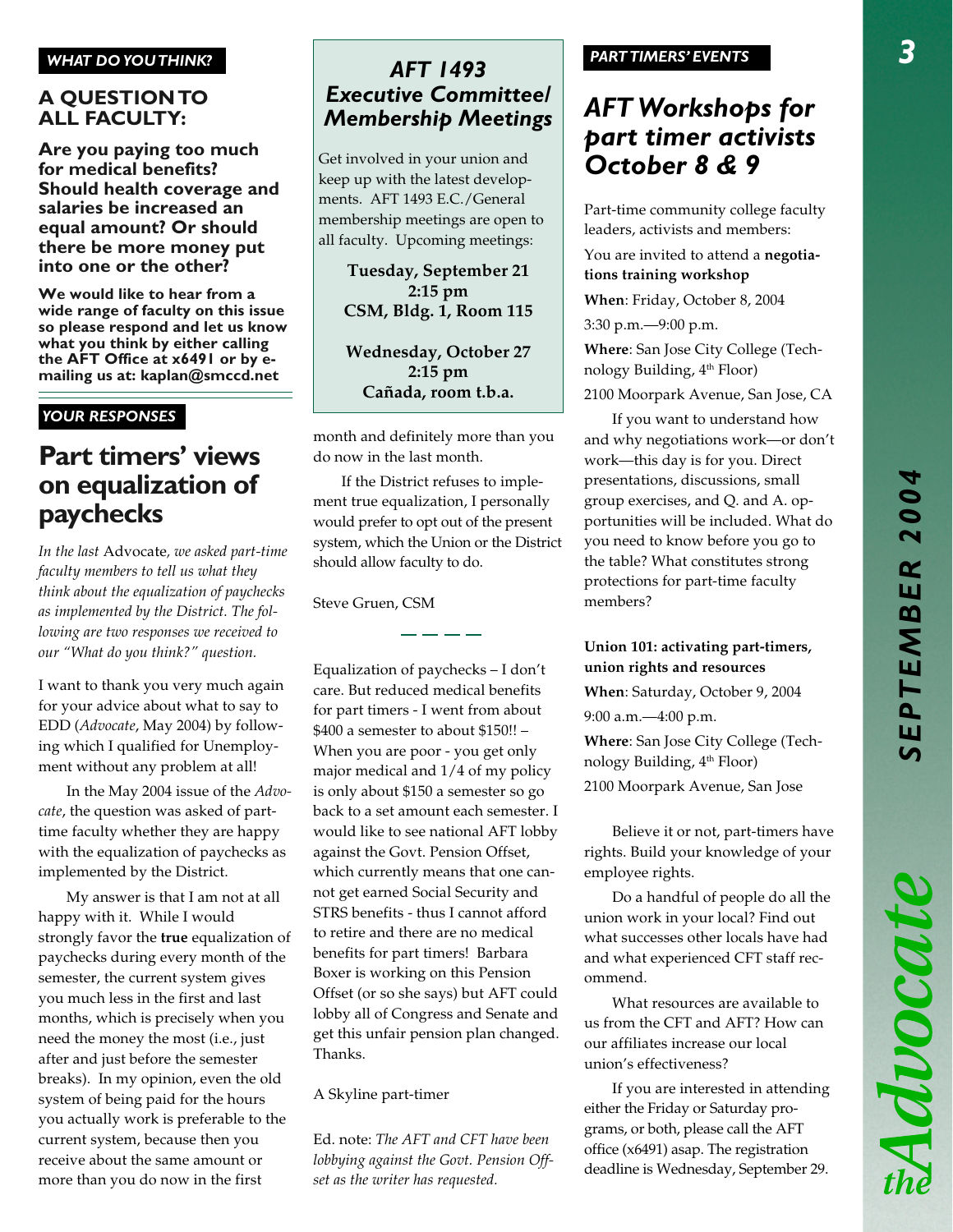*SEPTEMBER 2004*

SEPTEMBER 2004

#### *Skyrocketing health costs*

#### *continued from page 1*

year, essentially both the employer and the employees are having to share a bigger and bigger burden, and that burden at some point can break your back."

*The Advocate* asked Harry Joel a few questions about the health care crisis and its implications for our district. We are concerned about regional pricing, whereby PERS is going to start charging less for healthcare in Southern California than in our half of the state. Joel explained it this way: "Salaries of health care providers are higher in Northern California, therefore hospital charges are higher and physicians charges are higher. Couple that with fuel costs and claims experience and this causes the differential in premiums. Regional pricing is not new for other insurers and there is nothing illegal to challenge the methodology of regional rates. Auto insurance companies calculate premiums by zip code."

One idea that has been suggested by the district at the bargaining table is to implement a "cafeteria plan" in our district. In Joel's view: "A cafeteria plan offers an employee the ability to pick and choose benefits that meet the individual's needs. Employees could decide which benefits they would elect and waive others. A single 25 year old may not be interested in large amounts of life insurance, but a married employee with three children may be interested in as much life insurance as is provided. I see no cons to a cafeteria plan, but it does require employees to carefully think about benefits choice and selections." The AFT will continue to investigate the up and the down sides of this radically different approach to benefits, and we will give you more information as we get it.

### **Healthcare taskforce will explore options**

The only real solution to remedy the greed and mismanagement of health care in this country, in our opinion, is a universal, single-payer healthcare system, but in the meantime we must address the problems that face us. The AFT is working with the district to look for a reasonable and fair way to deal with these draconian increases. We've decided to form a healthcare task force with representatives from all three unions, AFT, CSEA and AFSCME, working with district human resources staff and a healthcare broker in order to explore options. One possible solution is to get out of PERS, but it is too late to do that this year, and we need to be sure that any short-term benefits of leaving PERS won't be just that *— short-term*, leaving us in a worse position over the long haul. Another solution is to group with other community college districts, thus increasing our numbers of subscribers and attracting lower rates. The problem here is that most of our faculty are no longer, shall we say "young", and this demographic holds true for most other districts as well. Healthcare providers know that the "nolonger-young" have more health issues and they will accordingly charge more. There are other options for the taskforce to explore, but it isn't realistic to assume that any

### *LETTER TO THE ADVOCATE*

# *End our two-tiered system for retiree medical benefits*

Probably very few District faculty are aware that if hired on or after September 8, 1993, they must have 20 years of fulltime service in order to get medical benefits from the SMCCCD when they retire (see Article 10.1.5 of the AFT contract—online at http://aft1493.org/contract.html). Faculty hired before 9-8-93 only need 10 full-time years to qualify for the benefits.

In both instances, the so-called magic number of 75 comes into play: age plus service years must equal 75. This rule, however, is really beside the point for employees who, for instance, do not become full-time until their forties. This means they must work until their sixties to get the health benefits. In addition, the District currently does not take into account part-time work with regard to the service requirement. By the way, this situation affects all employees, not just faculty. For classified staff, the corresponding date for the two-tiered system is July 1, 1992 (CSEA contract, Article 9.4.2).

We propose the following:

- Treat all employees the same, regardless of date of hire; i.e., make 10 years the requirement for everyone.
- Count part-time service toward the 10 years.

Jim Bowsher & Tom Hewitt, Skyline

major changes will take place immediately. The goal of the taskforce is to make recommendations that can be implemented on January 1, 2006. Thus, we are left with looming price hikes in benefits combined with the ongoing need to raise salaries during yet another lean budget year.

### **Salaries vs. benefits**

During the contract forums we held last semester, there were substantive discussions about where to put the money, into salaries or benefits or both — stretching funds over both needy areas. While most people seemed to feel that we need to address increases in benefits, a good argument was made for putting the bulk of the money into salaries so that people could choose for themselves what to do with it. Additionally, single folks who pay less for health care would not be docked. Please let us know what you think about this. See the "What do you think?" question on page 3.

### **Part timers' health benefits underfunded**

The issue of part-time benefits is being discussed at the bargaining table as well. We recently moved from a fixed stipend to a percentage reimbursement — up to 50% of an instructor's premiums — and we are looking at how this is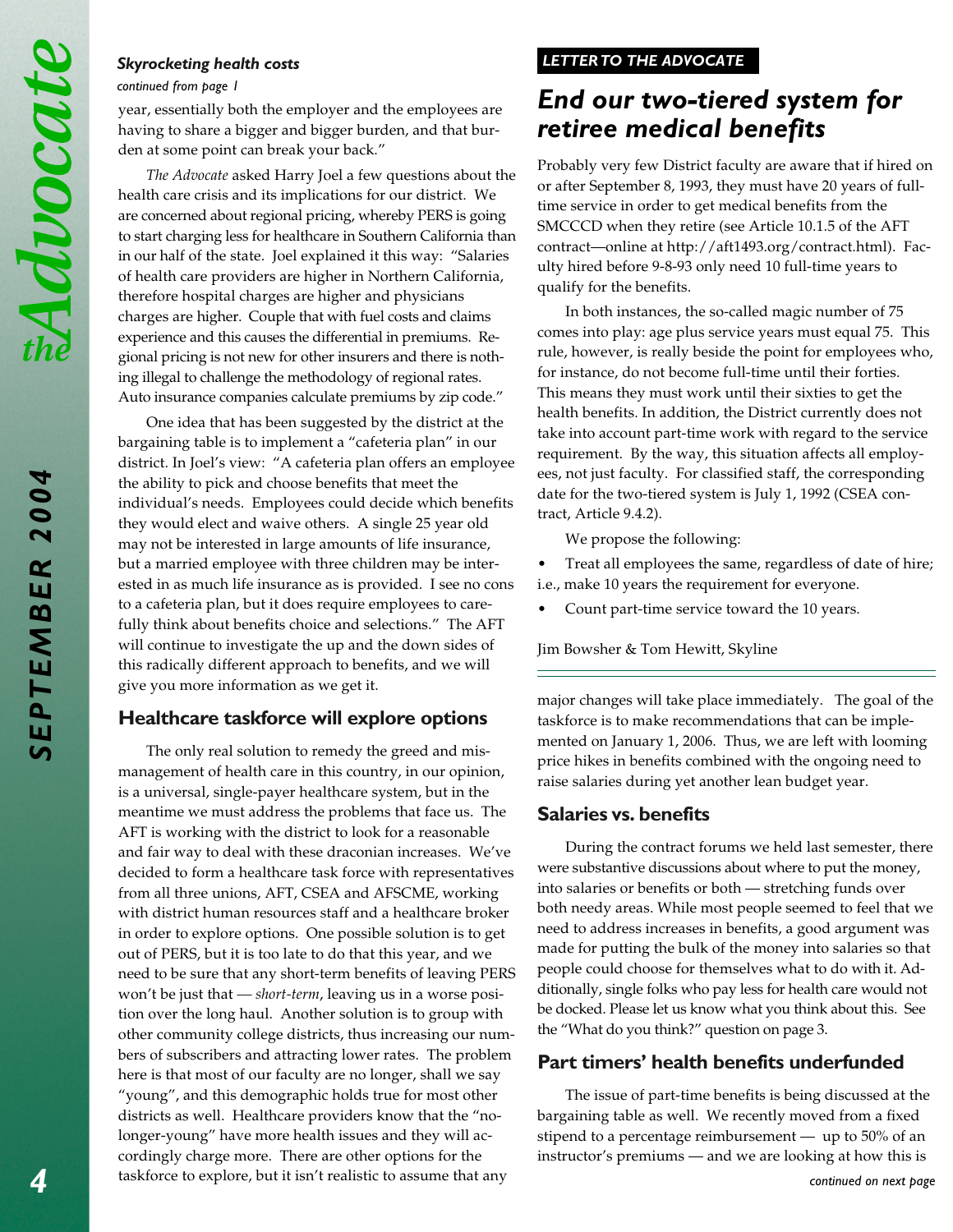Advocate

# *Vote Yes on Proposition 72: Protect health care coverage for working families who can't afford it*

Health care insurance costs are spiraling out of control. One in six Americans are without health care coverage, including over 6 million Californians. Premium cost increases are affecting the finances of schools, and snarling collective bargaining. Corporations are forcing unions out on strike over reductions in or outright elimination of health care coverage. Ultimately we need a single-payer health care system, like Canada's, to solve the problems created in this country by for-profit health care insurance companies.

Last year, however, California took a big step in the direction of extending health care coverage to working families who can't afford it. The Legislature and former Governor Davis passed SB 2, the "Health Insurance Act of 2003," which extended health care coverage to one million Californians through their workplaces.

The latest attack on our right to health care is the

# *Encourage your students to register & vote; Get materials from Associated Students*

The Associated Students offices on all three campuses in the District have voter registration forms now available for those students and staff who are not yet registered to vote, and want to do so. Please drop by your Associated Students office to pick up the form ASAP, as the registration deadline for the November 2 election is fast approaching. Faculty who would like to obtain quantities of the registration form for distribution to their classes should also make their request immediately to the Associated Students office at their college. Encourage your students to register and vote!

#### *Health care costs*

#### *continued from previous page*

working for our part-time faculty compared with the previous payment type. With either method, it's not enough money, a token amount in terms of an individual's total cost, complicated by the fact that the state doesn't have enough money to fully reimburse the district as the amount in the state fund is insufficient to cover all the districts that are applying for reimbursement.

These issues and more will be discussed at the forums we will hold later this semester to get your feedback on the new contract. We look forward to seeing you there. We value your input on these serious decisions that affect not just our pocketbooks but the quality of our lives.

state Chamber of Commerce's effort to repeal the landmark SB 2. This opponent of the Health Insurance Act has already spent an estimated \$3 million to qualify **Proposition 72** for the November ballot, and is expected to raise upwards of \$15 million dollars for its deceitful media campaign. You would normally expect a proposition to repeal a law to require a "No" vote. But knowing that voters tend to vote "No" if they are unclear about a ballot measure, the opponents of SB 2 worded their proposition so that saving SB 2 requires a "Yes" vote. Expect an exceptionally deceptive campaign by the other side.

You can be a part of the ongoing effort to achieve affordable health care coverage for all. Health care is a right, not a privilege. Vote **Yes on Proposition 72** on November 2.

For more information, go to the Yes on 72 campaign website at: **yesonprop72.com**

# *Volunteer for election phone banking and precinct walking*

The November 2 election is just around the corner. Among other things, we need to support Proposition 72 to protect employer paid healthcare so that taxpayers won't have to support irresponsible employers.

AFT Local 1493 is urging faculty to participate in the San Mateo County Central Labor Council phone banking and other activities like precinct walking, stuffing envelopes, delivering lawn signs, or calling volunteers.

The San Mateo Labor Council will begin phoning registered voters on Monday, September 20<sup>th</sup> in Burlingame and precinct walks will begin Saturday, October 2 in Foster City. Call the Labor Council at 650- 572-8848 to sign up or if you have questions or a special request. Call the AFT office (x6491) if you need directions to the phone banks or the precinct walks.

Every evening a nice dinner is always served before the work begins!

### **Pocket calendars, anyone?**

Have you recently received in your campus mailbox (or at the Opening Day program) your new 2004-2005 California Federation of Teachers pocket calendar? If not, we still have a few calendars left! If you would like one, please call the AFT office (x6491) ASAP and we will send you one.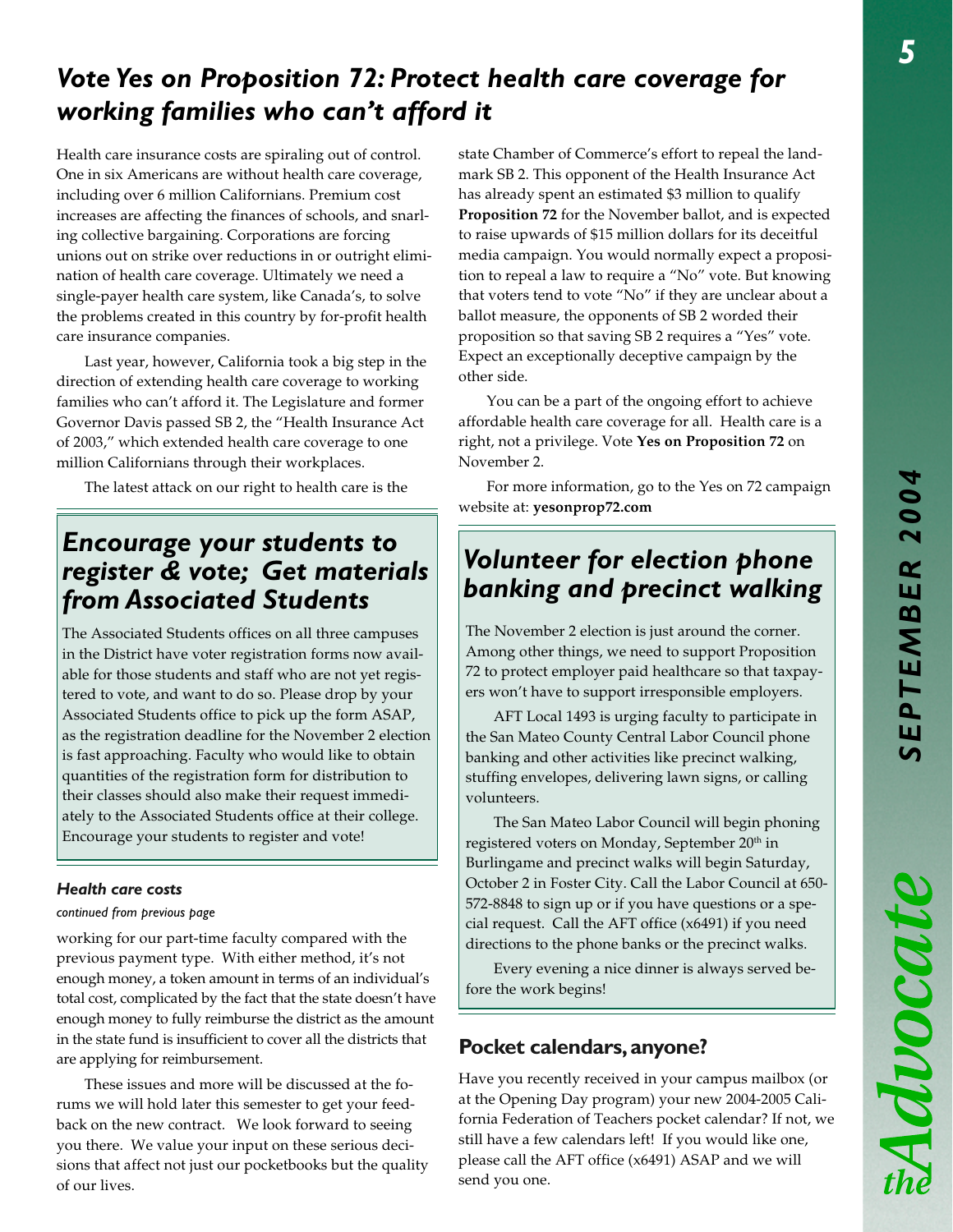# *Daughter of Skyline's Cal Robinson wins two union scholarship awards*

Kristin Robinson, daughter of Skyline business professor Cal Robinson, received two union scholarships after graduating from Carlmont High School last spring. She received a \$3000 Raoul Teilhet scholarship from the California Federation of Teachers and she also received a \$1,000 AFL-CIO Union Plus scholarship award. The CFT scholarship fund was named after long-time CFT leader Raoul Teilhet (who served the organization as president from 1968-1985.) The Union Plus program awarded \$150,000 in scholarships to 106 students from 38 AFL-CIO unions.

Kristin is entering Stanford University this fall after maintaining a 4.45 GPA in high school and ranking in the top 1 percent of her class. Robinson plans to attend Stanford University and major in mathematics. "I expect to work in the mathematics or engineering field, with my ultimate goal to teach math at the high school or college level," she explained, adding, "I believe I can influence the learning ability of others by showing understanding and passion." This form of giving back, she says, relates to what she has learned from her father and from his union. "My relationship with the union and labor movement is largely through my father, and I am familiar with some of the help he has received from the organization."

Cal described his feelings about his daughter's honors: "Her mother and I are very proud of Kristin's accomplishments and grateful for the opportunities that AFT provides for union members. In addition to working hard, Kristin has learned that people from all walks of life can sometimes benefit from a helping hand. Her old man received help from his union; Kristin spends hours each week serving her community and tutoring. I'm amazed she has time to socialize...but she manages to do that, as well. Kristin will make a first-class educator."

**For the latest faculty news and information, check out AFT 1493's award winning website:**

# **aft1493.org**

**For statewide faculty news, go to the California Federation of Teachers website at:**

**cft.org**

# *Changes in labor's foreign policy views evident at numerous union conventions*

#### *by Dan Kaplan, AFT 1493 Executive Secretary*

Developments at union conventions held over the summer suggest that a new wind is blowing throughout the U.S. labor movement as union delegates consider what kind of foreign policy best represents the interests of working people in this country.

At the American Federation of Teachers (AFT) Convention, held in July in Washington, D.C. there was a large and well-organized presence and activity of a broad anti-war group within the union. The anti-war grouping was able to achieve an open and extended debate on the war and occupation of Iraq and over 400 delegates attended an anti-war forum organized at the convention.

Also in July, the 25th Biennial California State AFL-CIO Convention handed a stunning rebuke to nationallevel foreign policy leaders of the AFL-CIO. By a unanimous decision, over 400 representatives of the state's almost 2.5 million organized workers adopted a resolution called "Build Unity and Trust Among Workers Worldwide." Several earlier resolutions, including one sent by our own local and another from the California Federation of Teachers were blended by the Resolutions Committee to create the "Build Unity and Trust" resolution. This resolution condemned the AFL-CIO's relationship with the National Endowment for Democracy (NED), pointing out that NED "has a dubious history, having been employed frequently to promote U.S. government foreign policy objectives, including assisting in overthrowing democratically elected governments and interfering in the internal affairs of the labor movements of other countries."

The California Federation of Labor Convention also passed a resolution against the war in Iraq and urged "an immediate end to the U.S. occupation," and decided to explore affiliation with U.S. Labor Against War (USLAW), a growing national organization.

The drama of a well-organized and articulate antiwar voice that was heard at the California AFL-CIO convention and at the national AFT Convention was repeated at virtually every labor union convention that was held in the U.S. this past summer, including SEIU, AFSCME, and the National Postal Mail Handlers Union. In each case, this anti-war work was assisted and supported by USLAW. These developments indicate that the U.S. labor movement is on the verge of articulating a new understanding of what a just U.S. foreign policy would look like.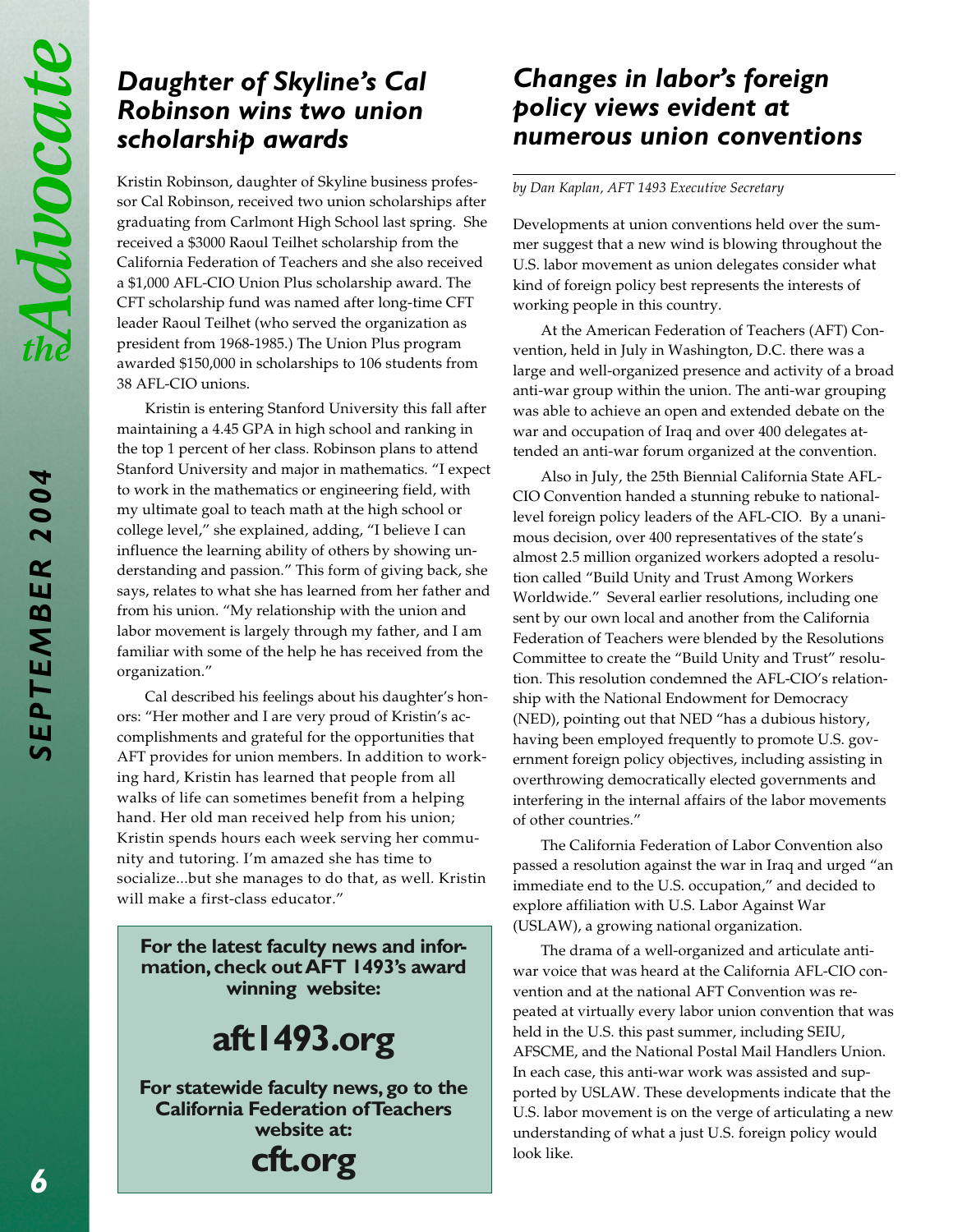Mooch

# *Contingent faculty continue to build a national movement for equity at Chicago conference*

*by Joe Berry, COCAL VI Organizing Committee Chair & former AFT 1493 Executive Secretary*

Over 200 people, contingent faculty activists and their allies, assembled August 6-8 in Chicago at Roosevelt University and Columbia College for the sixth Conference on Contingent Academic Labor (COCAL VI), a network of North American non-tenured higher education labor activists. For the first time, the conference included a significant delegation from Mexico as well as participants from throughout Canada, including Quebec, and all over the

United States. Besides the heavier international participation, one of the contrasts between COCAL VI and earlier conferences was the much more extensive focus on strategy. This included a series of three workshops on local, national/international and wholesociety vision strategic strategies, as well as plenary panels where national faculty union leaders



still working in truly intolerable situations. The march dramatized for many visitors how important it is to have a large enough percentage of contingent faculty organized in order to really push up area standards to something resembling what exists in highly organized areas such as California.

In addition to the three strategy workshops there were also three workshops on campus organizing and three on contract bargaining, all of which attracted large attendance. Additional workshops focused on such issues as contingent advocacy in professional associations, the experience of graduate employee unions, discrimination on the job and in

the movement, recent job actions, and legislative and political initiatives. Particularly provocative for those who attended was a workshop on teaching for equity: promoting justice for contingent workers in the classroom, where participants discussed the techniques for effectively "coming out of the closet" as a contingent to one's students, risks involved, and the value of collective support in doing so.

*COCAL VI attendees march through downtown Chicago to protests at several colleges* and leaders of other

organizations of contingent workers were asked to put forward their strategic perspectives. Another addition to previous conferences were a series of pre-and-post conference activities that included a mural tour, a Haymarket Labor History tour and a trip to the Second City comedy club.

It should be noted that COCAL VI was only possible because it built upon the achievements of the previous COCALs, back to 1996, in Washington, NYC, Boston, San Jose, and Montreal. It was their efforts that drew together a truly binational movement network that could then engage in the discussion and activities that were COCAL VI.

For many people, the highlight of the first day was the march through downtown Chicago where a "Progressive Report Card" was presented to five of the local institutions that employ large numbers of contingent faculty. With final grades ranging from C+ to F, the Report Cards made clear that while unionization clearly improves the situation, general standards remain low and many faculty are

A reception was held in which awards were given out in the memory of Dave Wakefield and Jim Prickett, two movement activists from the California Community Colleges who died prematurely. The awards, given to Rodger Scott of San Francisco and Margaret Quan of Contra Costa Community College District honored two recent retirees for their lifelong contributions to the cause of contingent faculty, particularly in the California Community Colleges where organized struggle has been going on since the mid-1970s. These awards represented the first time that COCAL has consciously recognized its own history and begun the process of honoring its own ancestors.

The conference held a closing plenary at which it heard some strategic reports and made plans for future activities, such as the continuing success of Campus Equity Week. An advisory committee of over twenty then met to debrief and evaluate the conference and officially encourage our colleagues in Vancouver and the Pacific Northwest to follow through on their tentative initiative to hold COCAL VII there in 2006.